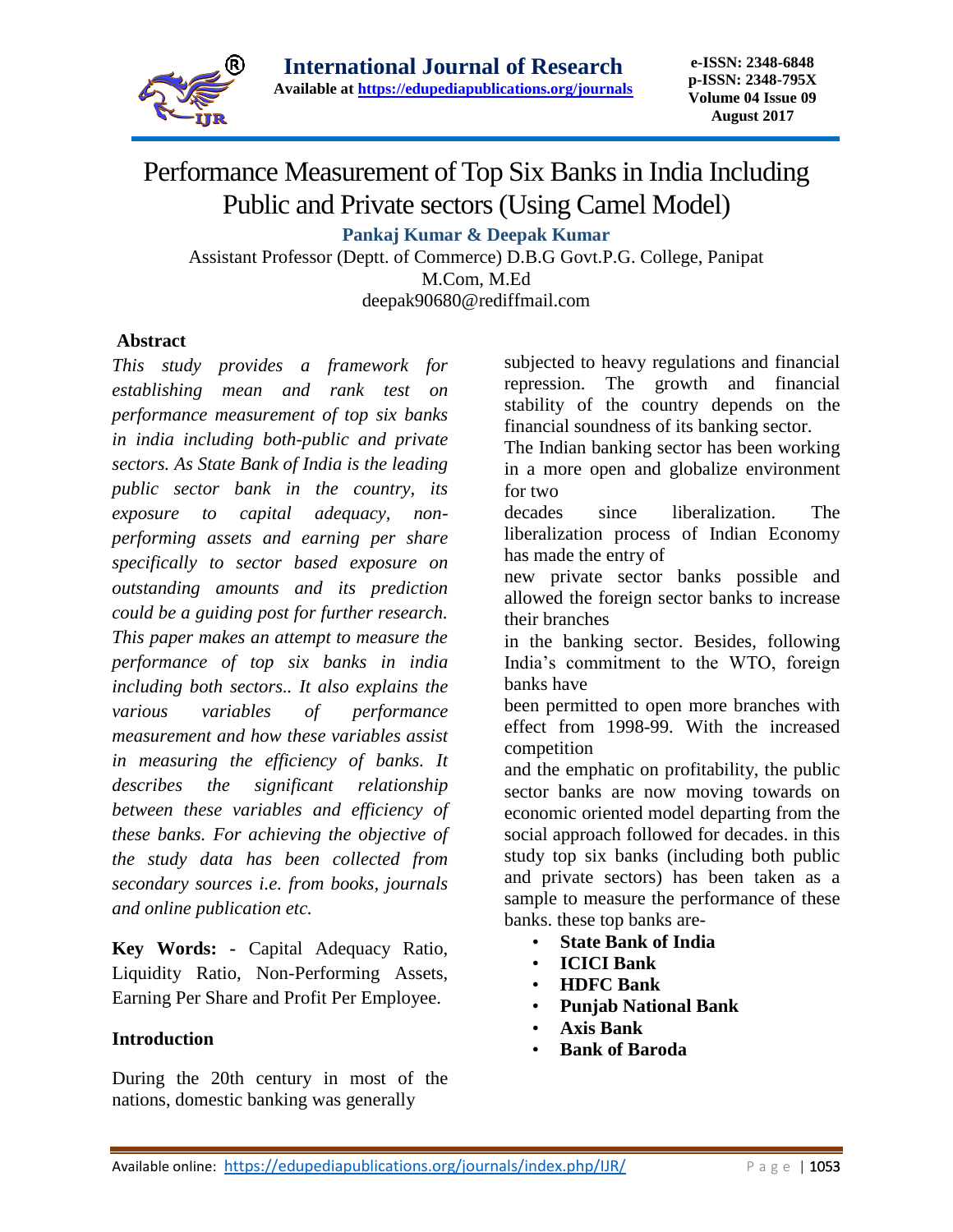

#### **Review of Related Literature**

**Prasuna, (2004)** examined the performance of Indian banks by adopting the tools and techniques of risk management; the performance of 50 banks was studied during the period 2003-2004. It was concluded that the completion was tough and consumers benefits from it. Better service quality, innovative products, better bargains are all greeting the Indian customers. The coming fiscal will prove to be a transition face of Indian banks as they will have to align their strategic focus to increase interest rates.

Prasad and Chari, (2011) analysed various factors which affects the public and private sector banks by taking twenty three ratios related to capital adequacy, assets quality. These factors were credit risk, operational risk, market risk and liquidity risk. These factors affect the Banks performance. According to this study risk can be divided into two parts i.e. systematic risk and unsystematic risk. This paper also examined that the different techniques adopted by banking industries for risk management. To achieve the objective of the study data has been collected from secondary sources i.e. various books, various journals and online publications, identified various risk faced by banks, develop the process of risk management techniques. Finally it can be concluded that the banks should take risk more consciously.

**Aspal and Malhotra, (2013)** evaluated the financial performance of Indian public sector banks excluding state bank group for the period of 2007-11 and found that IDBI bank was at the first position with overall composite ranking average of 6.05 due to better performance in the area of liquidity risk management and assets quality, closely followed by Andhra bank with average of 6.15 because of its strength in the spheres of

management efficiency, capital adequacy and assets quality.

#### **RESEARCH METHODOLOGY**

#### **SIGNIFICANCE OF THE STUDY**

The study is supposed to highlight the various performance measurement parameters of banks in India. The present study will identified the various parameters of Indian banking performance measurement and identify the various variables of camel model for its performance measurement. This identification provides an insight about the role of Indian banking system in the industrial development of their respective states. The study of the various parameters of the banking sector will help in suggesting the corrective measures for increasing their efficiency and achieving their objective of risk management.

#### **OBJECTIVE OF THE STUDY**

## **The following are the main objective of the study**

1. To study the various variables of performance measurement in banking industry. .

2. To find out the non-performing assets (NPA) position and capital adequacy ratio (CAR) of top six banks in india including public and private sectors..

#### **RESEARCH METHODOLOGY**

The study has been carried out by studying the results of these Banks over a period of 2012 to 2016.

An empirical study has been made to evaluate the performance and measurements of bank. For this purpose only secondary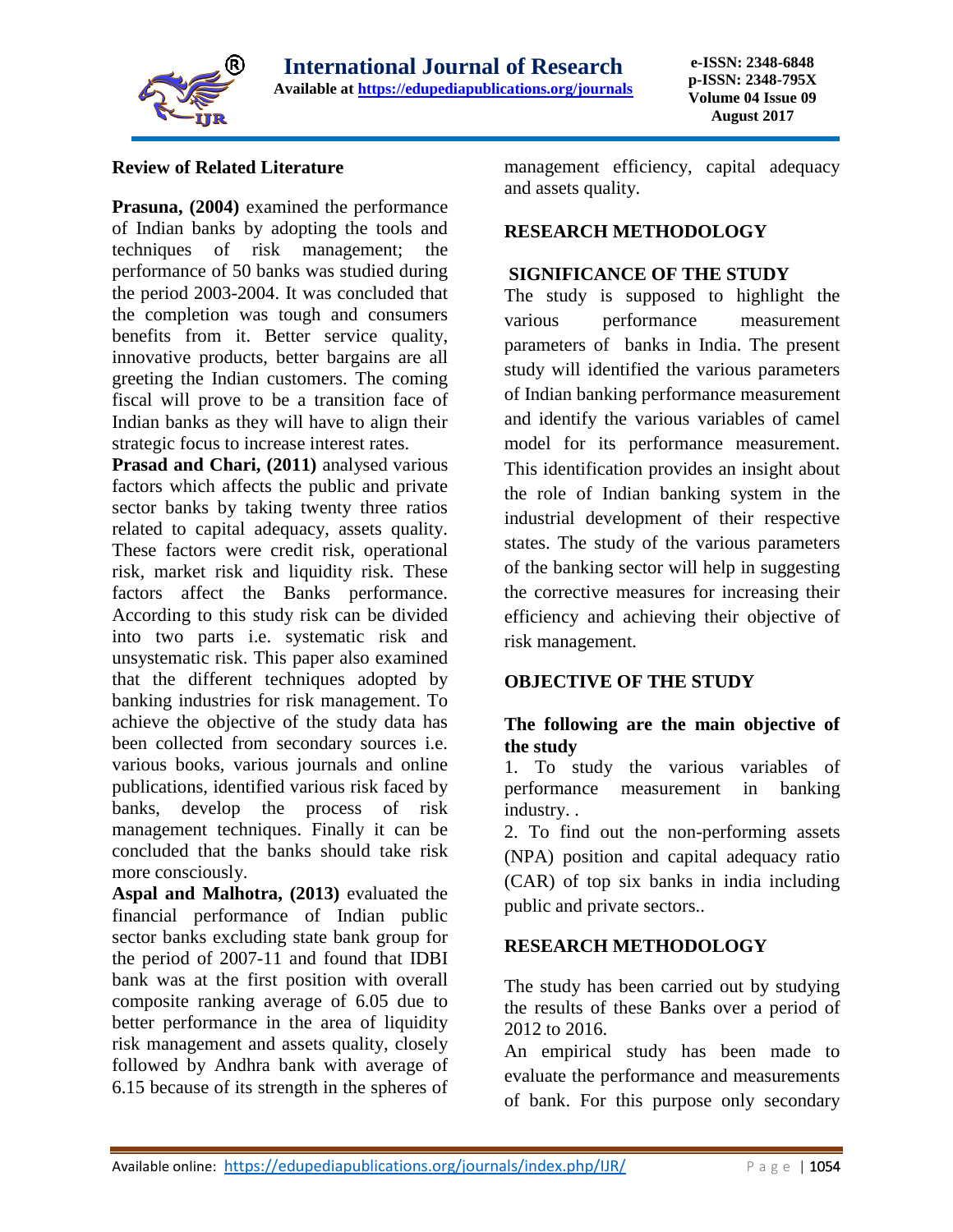

and published data has been collected from various sources such as various websites of banks and used various journals of banks.

**Followings are the various variables (Camel Model) used to study the measurement of performance of top six banks in India-.** 

**Capital Adequacy: -** It is also called the risk weighted capital to assets. It reflects the financial conditions of the banks to meet additional requirement of funds.

**Non-Performing Assets: -** It is measured in terms of potential credit risk associated with lending. It is testing instrument to reflect the ability of management in discovering and controlling risk.

**Profit per employee (PPE**):- profit per employee is calculated by net profit is divided by total employees working in the banks. If Profit per Employee is higher, it reflects the better risk management in banks and vice-versa.

**Earning Per Share: -** The earning of banks reflects its gross capacity and financial health. In the present study, earning quality of banks is measured in terms of return on assets.

**Liquidity ratio:-** liquidity for a bank implies the cash position of the bank. In other words, the ability to meet its day to day cash needs. However, sometimes due to various reasons, a bank may suddenly experience huge withdrawals. In this study, the liquidity of a bank is measured by using cash to deposit ratio**.**

## **Data Analysis and Interprpretation**

In the present study, performance of top six banks in India including both public and private sectors has been examined through the camel model parameters. On the basis of these parameters conclusion is being drawn that which bank has the best financial performance in Indian banking sectors (both public and private sectors). The performance measurement parameters are well defined below with their values according to baks taken as a sample for study-

Table-1

| <b>BANKS</b> | 2012 | 2013 | 2014 | 2015 | 2016                           | <b>MEAN</b> | <b>RANK</b>    |
|--------------|------|------|------|------|--------------------------------|-------------|----------------|
| <b>SBI</b>   | 13   | 13   | 12   | 12   | 13                             | 13          |                |
| <b>ICICI</b> | 19   | 19   | 18   | 7    | 17                             | 18          |                |
| <b>HDFC</b>  | 17   | 16   | 17   |      | 16                             | 17          | ∠              |
| <b>PNB</b>   | 13   | 13   | 12   | 12   | 13                             | 12          | $\sigma$       |
| <b>AXIS</b>  | 17   | 16   | 15   | 15   | 15                             | 16          |                |
| <b>BANK</b>  |      |      |      |      |                                |             |                |
| <b>BOB</b>   | 15   | 15   | 13   | ി    | $\overline{\phantom{a}}$<br>⊥∠ | 14          | $\overline{4}$ |

**capital adequacy ratio of top six banks in India (including public and private sector) with their mean and rank**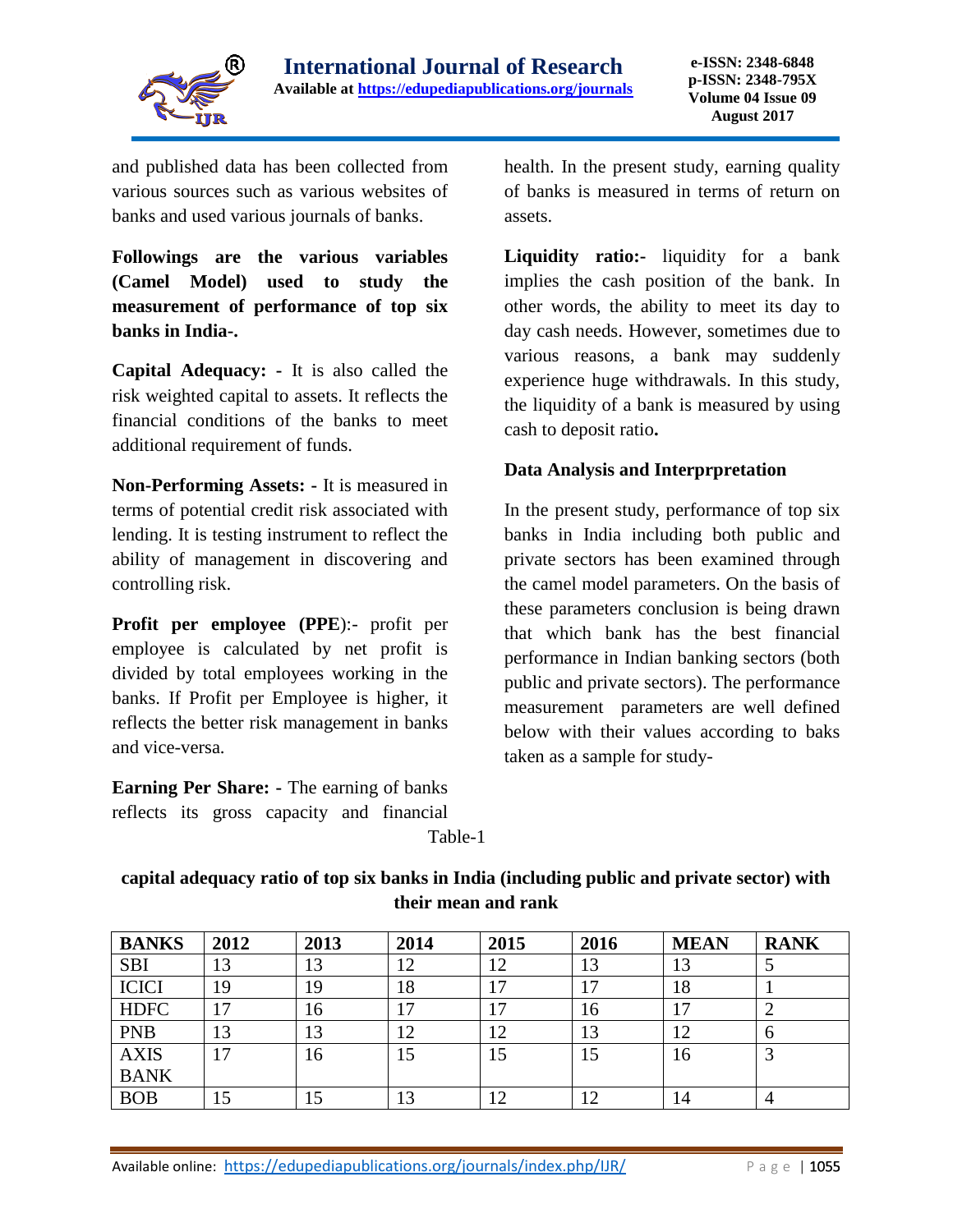

Source-www.moneycontrol.com

**Analysis-**The above table-1 shows the capital adequacy ratio of top six banks during **2012** to **2016** with their mean value and ranking. It can be observed from the above table that ICICI Bank was at the first place in this ranking having highest average Capital Adequacy Ratio **18** followed by HDFC and AXIS Bank having average Capital Adequacy ratio during **2012** to **2016, 17** and **16** respectively. During **2012** to **2016**, Bank of Baroda and SBI was at fourth and fifth place having average Capital

Adequacy Ratio of **14** and **13** respectively. Punjab National Bank was at the last place in this ranking of top six bank having minimum average capital adequacy ratio of **12.** It shows that the PNB has the low performance among all top six banks in India including both public and private sectors.

**Assets quality parameter of camel model to measuring the performance of banks –** This parameter include NPA (Non-Performing Assets)

#### Table-2

**Value of NPA (Non-Performing Assets) of top six banks in India (including public and private sector) with their mean and rank**

(Amont in cr.)

| <b>BANKS</b>               | 2012     | 2013     | 2014     | 2015     | 2016     | <b>MEAN</b> | <b>RANK</b>    |
|----------------------------|----------|----------|----------|----------|----------|-------------|----------------|
| <b>SBI</b>                 | 15818.85 | 21956.48 | 31096.07 | 27590.58 | 55807.02 | 30453.80    | 6              |
| <b>ICICI</b>               | 1860.84  | 2230.56  | 3297.96  | 6255.53  | 12963.08 | 5319.60     | $\overline{4}$ |
| <b>HDFC</b>                | 468.95   | 820.03   | 896.28   | 896.28   | 1320.37  | 880.38      |                |
| <b>PNB</b>                 | 2038.63  | 4454.23  | 7236.50  | 9916.99  | 15396.50 | 7808.57     |                |
| <b>AXIS</b><br><b>BANK</b> | 704.13   | 1024.62  | 1361.71  | 1361.71  | 2522.14  | 1394.86     | $\overline{2}$ |
| <b>BOB</b>                 | 790.88   | 1543.64  | 4192.02  | 6034.76  | 8069.49  | 4126.16     |                |

Source-www.moneycontrol.com

**Analysis-**The above table-2 shows the Non-Performing Assets of top six banks in Idia including both public and private sectors during **2012** to **2016** with their mean value and ranking. It can be observed from the above table that HDFC was at the first place in this ranking having minimum average Non Performing assets Rs. **880.38** Crore followed by Axis Bank and Bank of

Baroda having average Non-Performing Assets during **2012** to **2016** was Rs. **1394.87**  and Rs. **4126.16** Crore respectively. During **2012** to **2016**, ICICI and PNB was at fourth and fifth place having average Non – Performing Assets of Rs.**5319.60** and Rs. **7808.57** Crore respectively. SBI was at the last place in this ranking of top six bank having maximum average Non-Performing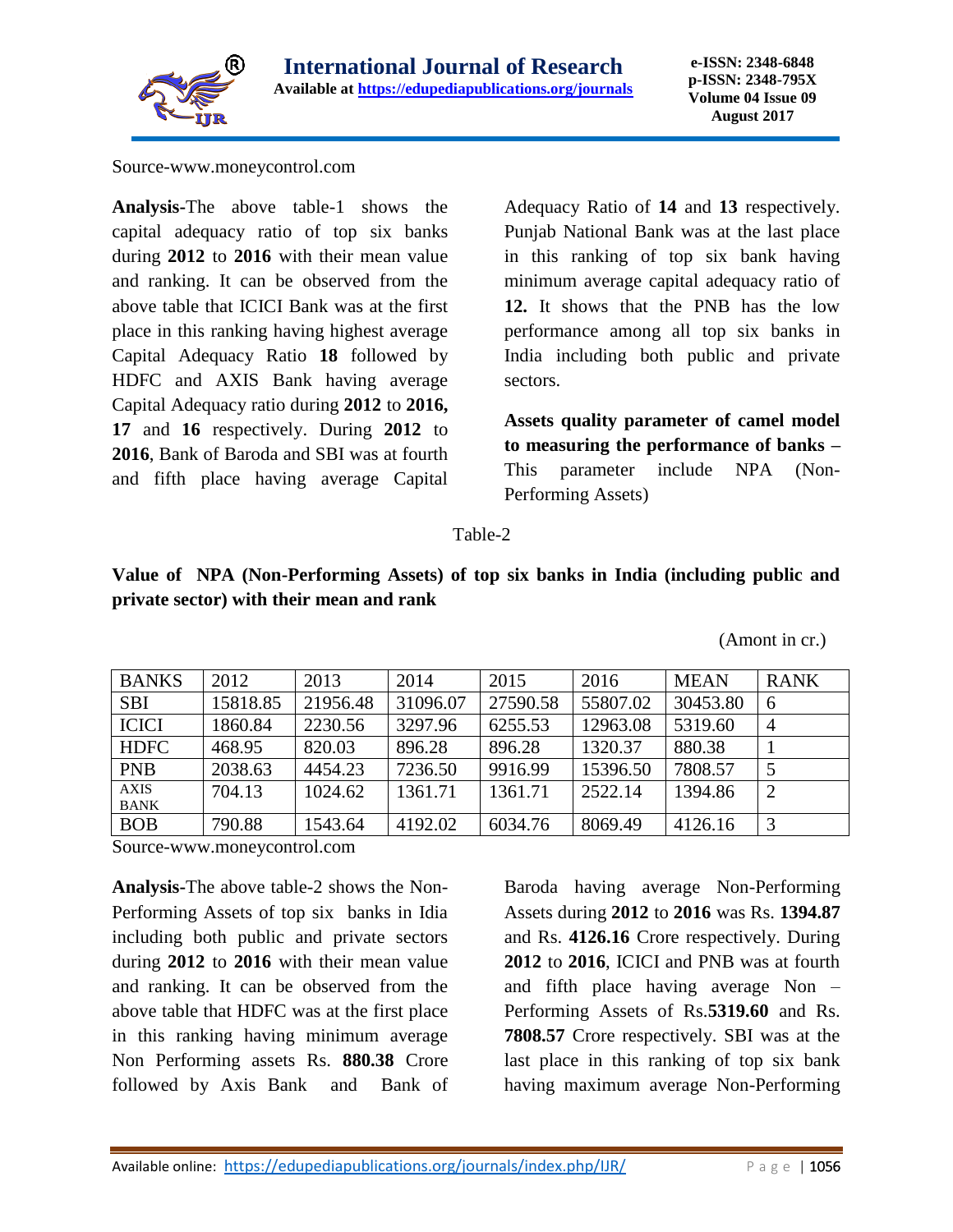

(Amount in cr.)

Assets of Rs. **30453.80** Crore. It shows that the SBI has the low performance in relation to the Non-Performing Assets management.

**Management efficiency parameter of camel model to measuring the** 

**performance of banks –**This parameter include PPE (profit per employee)and BPE(business per employee).in this paper PPE is taken as a parameter.

Table-3

**Value of PPE (Profit Per Employee) of top six banks in India (including public and private sector) with their mean and rank**

| <b>BANKS</b> | 2012 | 2013 | 2014 | 2015 | 2016 | <b>MEAN</b> | <b>RANK</b>  |
|--------------|------|------|------|------|------|-------------|--------------|
| <b>SBI</b>   | .071 | .055 | .066 | .066 | .050 | .062        | <sub>0</sub> |
| <b>ICICI</b> | .25  | .33  | .39  | .44  | .38  | .36         |              |
| <b>HDFC</b>  | .45  | .57  | .69  | .69  | .83  | .65         |              |
| <b>PNB</b>   | .13  | .16  | .22  | .27  | .21  | .20         |              |
| <b>AXIS</b>  | .12  | .15  | .17  | .17  | .19  | .16         |              |
| <b>BANK</b>  |      |      |      |      |      |             |              |
| <b>BOB</b>   | .14  |      | .11  | .24  | .22  | .18         |              |

Source-www.moneycontrol.com

**Analysis-**The above table-3 shows the profit per employee(PPE) of top six banks during **2012** to **2016** with their mean value and ranking. It can be observed from the above table that HDFC Bank was at the first place in this ranking having highest average PPE was .**65 Crore** followed by ICICI and PNB having average PPE during **2012** to **2016, .36** and **.20 Crore** respectively. During **2012** 

to **2016**, Bank of Baroda and Axis Bank was at fourth and fifth place having average PPE of **.18** and **.16** respectively. SBI was at the last place in this ranking of top six bank having minimum average PPE of **.062.** It shows that the SBI has the low performance among all top six banks in India including both public and private sectors.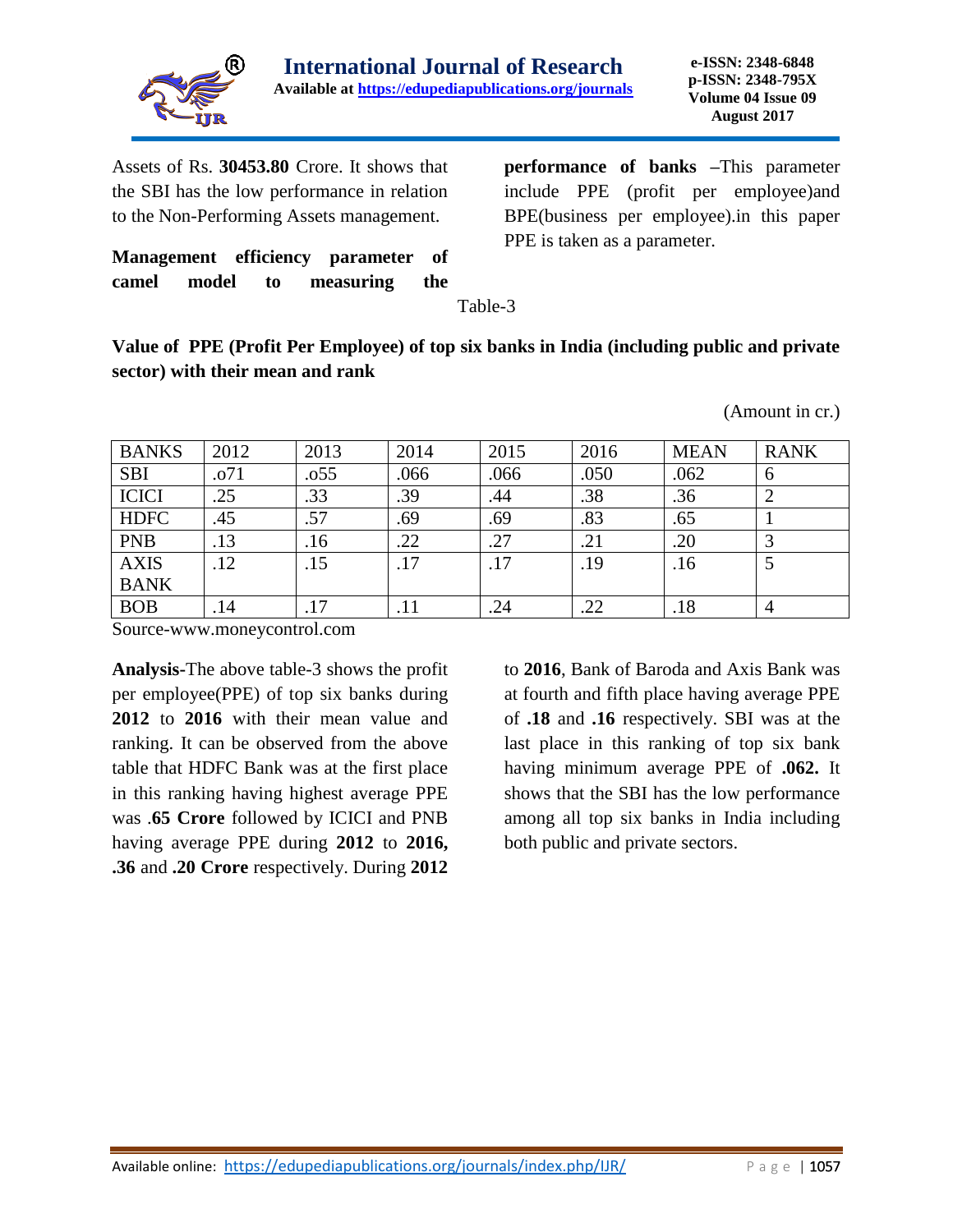

Table-4

**Value of Earning Per Share of top six banks in India (including public and private sector) with their mean and rank**

(Amount in cr..)

| <b>BANK</b>  | 2012   | 2013   | 2014   | 2015   | 2016  | <b>MEAN</b> | <b>RANK</b>    |
|--------------|--------|--------|--------|--------|-------|-------------|----------------|
| <b>SBI</b>   | 184.31 | 210.06 | 156.76 | 17.55  | 12.98 | 116.33      |                |
| <b>ICICI</b> | 56.11  | 72.20  | 84.99  | 19.32  | 16.75 | 49.87       |                |
| <b>HDFC</b>  | 28.49  | 35.47  | 42.00  | 42.15  | 48.84 | 39.39       | 6              |
| <b>PNB</b>   | 139.94 | 144.01 | 134.31 | 92.32  | 16.51 | 105.42      | $\overline{2}$ |
| <b>AXIS</b>  | 119.67 | 132.56 | 31.18  | 31.00  | 34.59 | 69.80       | $\overline{4}$ |
| <b>BANK</b>  |        |        |        |        |       |             |                |
| <b>BOB</b>   | 116.37 | 127.84 | 108.84 | 107.38 | 15.83 | 95.25       |                |

Source-www.moneycontrol.com

**Analysis-**The above table-4 shows the Earning per Share(EPS) of top six banks during **2012** to **2016** with their mean value and ranking. It can be observed from the above table that SBI was at the first place in this ranking having highest average EPS was 116.33 **Crore** followed by PNB and BOB having average EPS during **2012** to **2016, 105.42** and **95.25 Crore** respectively. During **2012** to **2016**, Axis Bank and ICICI Bank was at fourth and fifth place having average EPS of **69.80** and **49.87** respectively. HDFC was at the last place in this ranking of top six bank having minimum average EPS of **39.39 Crore.** It shows that the HDFC has the low performance among all top six banks in India including both public and private sectors in relation to the average Earning per Share parameter.

**liquidity parameter of camel model to measuring the performance of banks –**This parameter include current assets ratio and quick assets ratio. In this paper current assets ratio is taken as a parameter .

Table-5

**Current assets (C.R) ratio of top six banks in India (including public and private sector) with their mean and rank**

| <b>BANKS</b> | 2012 | 2013 | 2014 | 2015 | 2016 | <b>MEAN</b> | <b>RANK</b>   |
|--------------|------|------|------|------|------|-------------|---------------|
| <b>SBI</b>   | .03  | .03  | .02  | .03  | .03  | .028        | C             |
| <b>ICICI</b> | .03  | .03  | .03  | .03  | .03  | .03         |               |
| <b>HDFC</b>  | .02  | .02  | .01  | .02  | .03  | .02         | $\mathfrak b$ |
| <b>PNB</b>   | .03  | .02  | .02  | .02  | .02  | .022        |               |
| <b>AXIS</b>  | .03  | .02  | .02  | .03  | .03  | .026        | 4             |
| <b>BANK</b>  |      |      |      |      |      |             |               |
| <b>BOB</b>   | .04  | .03  | .03  | .04  | .03  | .034        |               |